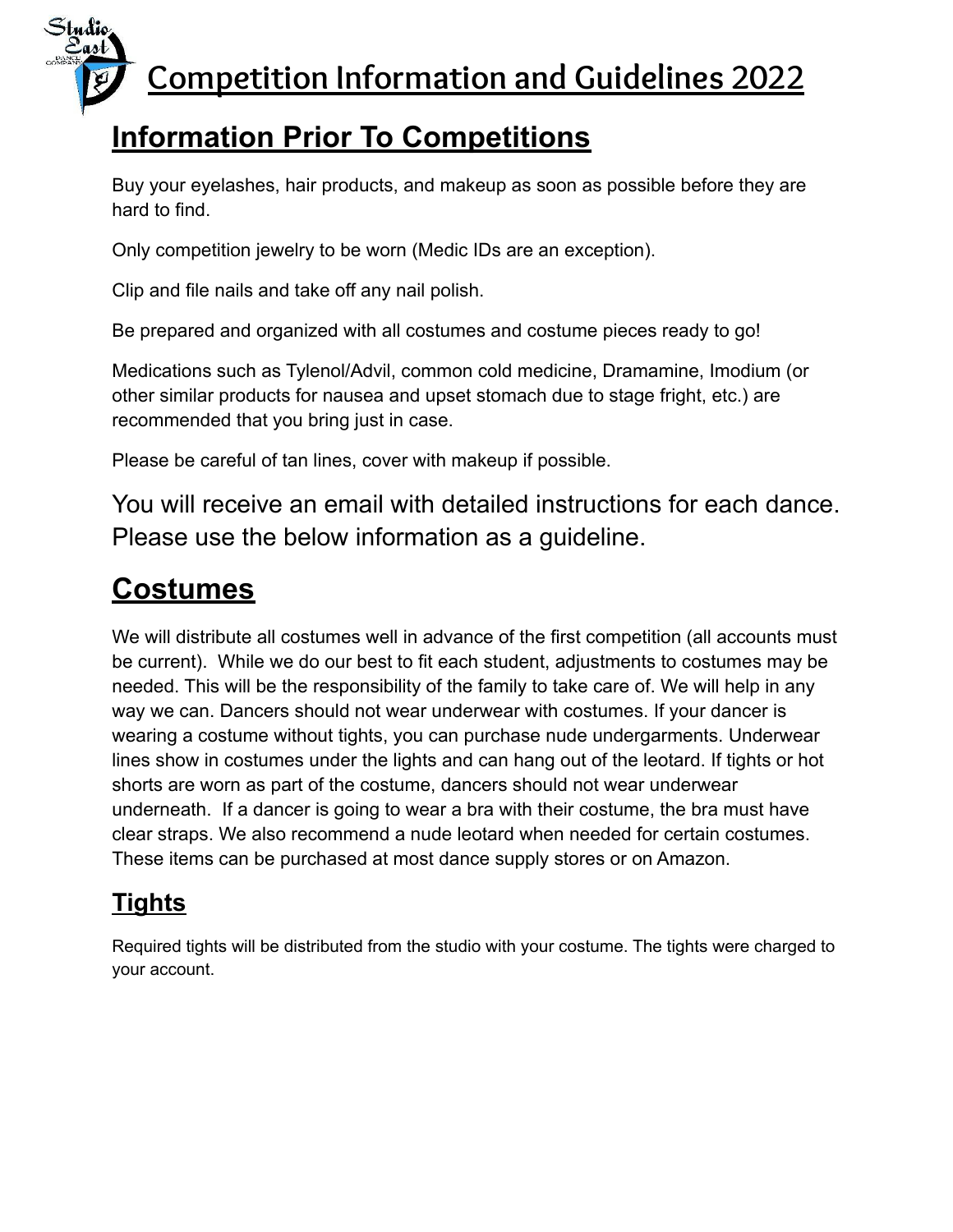**Competition Information and Guidelines 2022**

#### **Shoes**

Students are also required to have the exact color and style of shoe. This information is on the website. Although dancers are not required to purchase new shoes, please make sure that old shoes are cleaned up for picture day, dress rehearsal, recital, and competition. If shoes have holes in them and/or are too dirty to clean up, please purchase a new pair.

#### **Accessories**

Headpieces, gloves and bows for shoes were all included in the cost of the costume unless otherwise communicated. Undergarments and shoes are not included. These additional purchases are the sole responsibility of the parent or guardian.

#### **Props**

We will communicate with you what dances have props. There may be an extra charge. We may need help with transportation to and from the competition as well as on and off stage.

#### **Schedule for Competition Weekend**

For all competitions, we will post the schedule in the studio lobby and we will communicate through email to parents as well. Times are set by the competition, we can in no way change, or revise this schedule.

# **Day of Competition**

All performers must be in full costume, hair, makeup, warmed up, and ready to perform before their scheduled performance. We will let you know the arrival time for each competition as it becomes available to us. It is not fair to students/parents that follow this rule and have others walk in at the last minute. Please have your child prepared to have the best performance they can. Running in late and getting ready late can be very stressful.

You may not see your teachers often as we may be backstage with other students. Please work as a team and with the teacher assistant, if there is one for your child's class. Make sure everyone looks alike and they have practiced before heading backstage at least 3 numbers before theirs.

Please change in the same dressing room if possible. This will keep everybody organized and together.